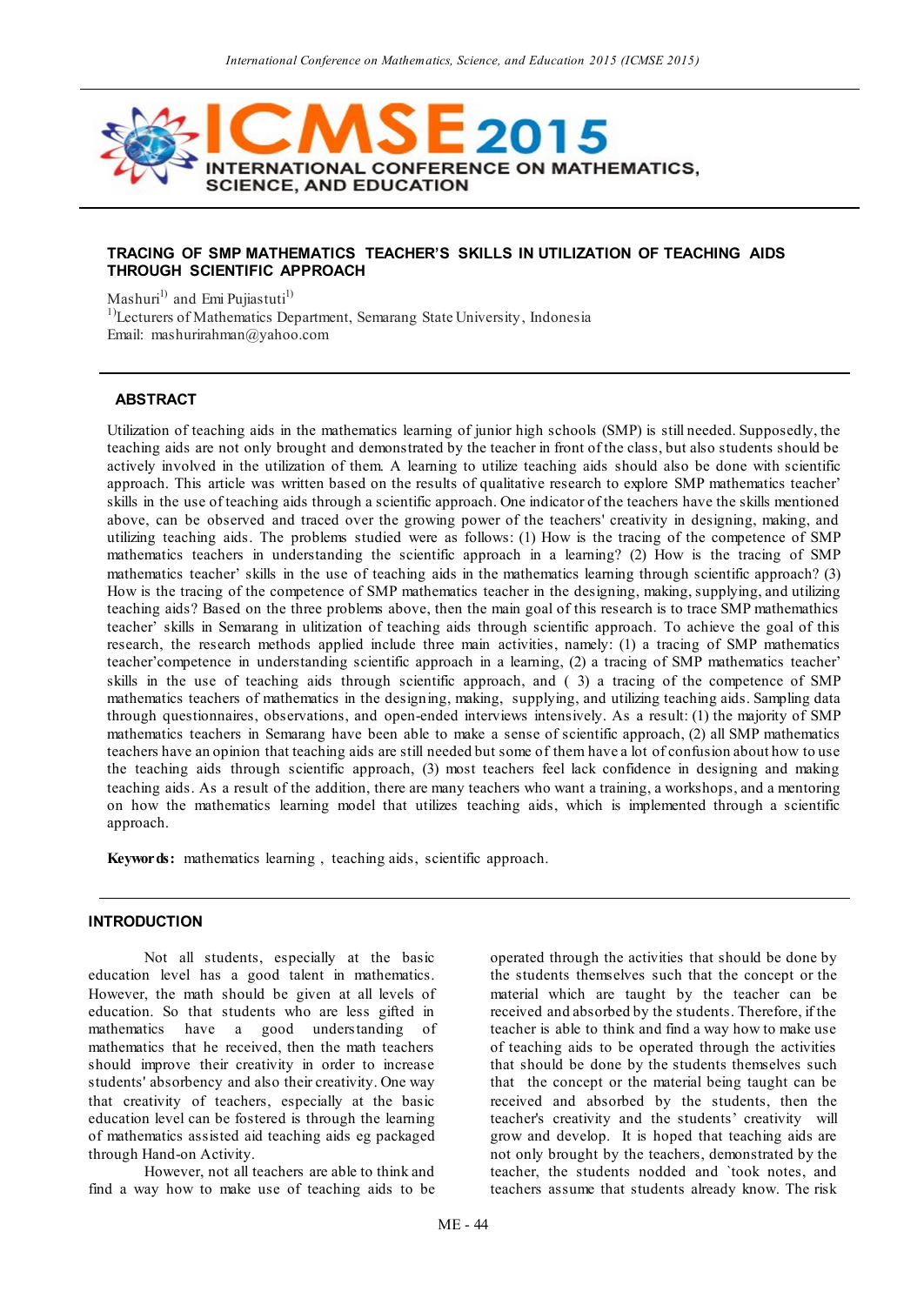may indeed exist, such as the added cost, length of time, the need for additional equipment, or yet the emergence of the idea of the teacher. However, there is a will; there is a way.

Additional problems arise, whether math teacher can and skilled in designing and making teaching aids? Whether the teacher is also able to utilize teaching aids in mathematics learning through scientific approach? How to empower mathematics teachers so skilled in designing and making teaching aids through an effective training model? All these questions will be answered if it is carried out a qualitative research that will explore the skills of junior high school math teacher in Semarang in utilization of teaching aids through scientific approach.

## **Problems and Main Objectives**

From the description above background, the problems will be solved through this research are as follows. (1) How is the tracing of the competence of SMP mathematics teachers in understanding the scientific approach in a learning? (2) How is the tracing of SMP mathematics teacher' skills in the use of teaching aids in the mathematics learning through scientific approach? (3) How is the tracing of the competence of SMP mathematics teacher in the designing, making, supplying, and utilizing teaching aids? Based on the three problems above, then the main goal of this research is to trace SMP mathemathics teacher' skills in Semarang in ulitization of teaching aids through scientific approach.

# **Targeted Innovation**

The targeted innovation of this research are: (1) junior high school mathematics teachers skilled in designing, making, supplying, and utilizing innovative teaching aids in the learning of mathematics; (2) there will be an innovative learning model for mathematiics learning that utilizes teaching aids through scientific approach; (3) tthere will be a training model that includes a training, workshops, and mentoring for junior high school mathematics teachers in the learning process that utilizes teaching aids through scientific approach.

## **Literature Review**

## **The Necessity of Utilization of Teaching Aids in Learning**

The students at the basic education level, SD/MI or SMP/MTs, in general are still at the stage of concrete thinking. If there are students at the basic education level who have been able to become a champion in the national mathematics competition or even in the international mathematics competition, it is only a small or very small portion of all students in basic education. "Special" children who have very special intelligence are not discussed in this description. The children who are studied were regular, normal kids, or children with normal intelligence. For these students, it seems they need teaching aids to accelerate their absorption rate in accepting the subject matter. In a learning, Brazdeikis dan Masaitis (2012) dan Suharjana (2009) wrote that the learning media is

defined as all objects that mediate in the learning. Based on the function of media, it can be teaching aids and means.

Therefore, teaching aids in the learning of mathematics is a part of the learning media. Government Regulation No. 19 of 2005 Section 42 (1) stated that "Each educational unit must have the means, which include furniture, educational equipment, educational media, books and other sources, consumable materials, and other supplies needed to support the learning process regularly and sustainable ". It is clear that that the teaching aids, which is one form of media education, is a part of the means which must be owned by each unit of education, especially at the basic education level. Suyitno (2007) wrote that media are different types of components in the environment that can be used by teachers to motivate students to learn. While the position of the teaching aids associated with components of teaching methods and is one of the efforts to enhance the process of teacher interaction with students in the learning environment. Learning activities using teaching aids is very significance to the success of student learning. It is hoped that by using teaching aids then students can see, touch, and express the direct object of thinking that they are studying. Thus, the abstract concept being studied can be precipitated, attached, and long-lasting in the minds of students' minds. The use of teaching aids can be attributed to aspects of the forming concept, understanding concepts and coaching skills, and also increasing of student motivation. In a teacher book of Curriculum 2013, it was written explicitly that teachers are suggested to pay attention to the following: "Use media or alternative learning resources available in the school environment, such means can be a person, material, or events".

# **Functions and Roles of Teaching Aids**

In general, the function and role of teaching aids are, :(1) to overcome the differences in students' personal experience; (2) to overcome the limitations of space, time, and power senses; (3) to make concrete from the abstract concepts; (4) to clarify the presentation of the message, so as not to overly verbal; (5) complements and enriches the information in learning activities; (6) laid the foundations that are important for the development of the study such that it can make the lesson is more steady; (7) gives a real experience that can grow on their own activities among students; (8) replacing the dangerous objects or objects that are difficult to be obtained in the learning environment; (9) allows students to interact directly with the environment; (10) allows uniformity observations and perceptions of students' learning experience; (11) generate interest/motivation to learn; (12) gives the impression of individual attention to all members of the group; (13) controls the direction and pace of student learning; (14) to increase the effectiveness and efficiency in the delivery of messages (lessons); (15) to add variety in the presentation and or delivery of messages (lessons); (16) to give similarities/unity in the observation of something that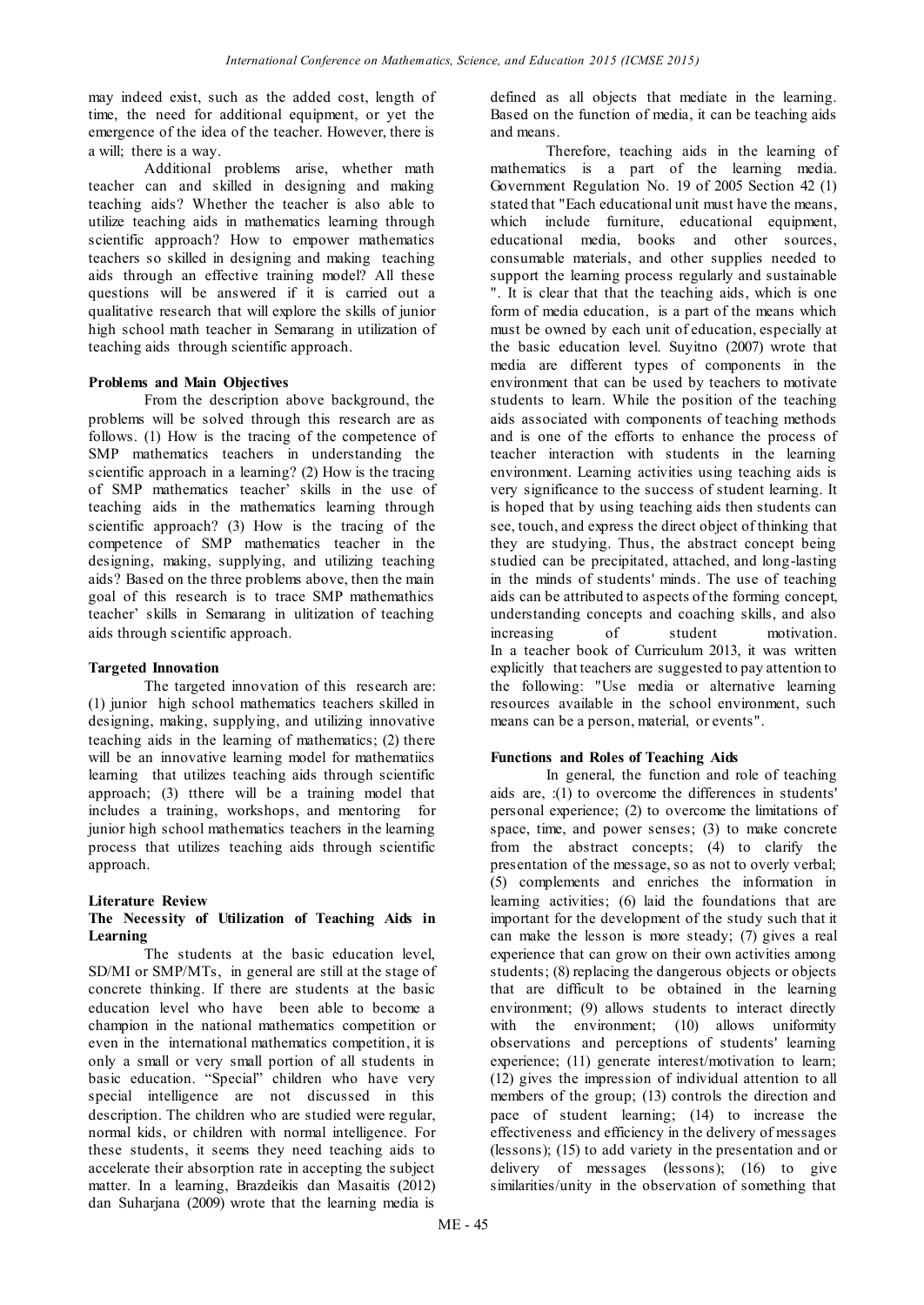is in the early observations may be they had different meanings.



Figure 1 One of the teaching aid of mathematics which can be provided by the teacher/school.

 In the selection of teaching aids, there are requirements that must be satisfied by a teaching aid such that it can be used according to the needs of the learning. Teaching aids that are used by a teacher should be a tool which can make students easier to understand a theory or find a proof formula, so that students can do their task in the learning. Some of these requirements include the following. (1) Teaching aid should be made of strong materials so that it is durable and long lasting. (2) Shape and color of teaching aid should be attractive. (3) Teaching aid should be simple, easy to carry, and easy to use. (4) The size of teaching aid should be fit so that easily seen by all students. (5) Teaching aid can be used to present mathematical concepts in the form of real, drawings, or diagrams. (6) Teaching aid is in accordance with the mathematical concepts that are being taught. (7) Teaching aid can clarify the concepts of mathematics and not vice versa. (8) The use of teaching aid is expected to be the basis for the growth of the abstract thinking for students. (9) Teaching aid can make the students to learn actively and independently by manipulating them. (10) If possible, it can be useful teaching aid for more than one purpose.

The criteria of using teaching aids is based on the following points. (1) Purpose. Selection of appropriate teaching aids can affect the learning objectives that should be achieved if the teaching aids are able to increase domain, cognitive, and psychomotor which are the purposes of a lesson. (2) Subject Matter. Teaching aids are usually used to help students understanding of a basic concept in mathematics learning materials to facilitate students in understanding of the material within the scope and higher difficulty. Demonstration of teaching aids for basic concepts is used to facilitate in understanding of the next concept. (3) Learning strategies. The using teaching aids will facilitate teachers in implementing teaching strategies. The using of teaching aids is a learning strategy in the method of the invention or the methods of demonstration. (4) Conditions. Teaching aids help teachers in certain conditions eg only on condition that a classroom is full of students that is needed loudspeakers to facilitate teachers to be heard by the students when he is explaining the material. (5)

Students. Selection of teaching aids is tailored to what is liked by students for example in the form of game teaching aids, but it is certainly not independent of learning goals.

## **Utilization of Teaching Aids Through Scientific Approach**

In Permendikbud No. 081A In 2013, a scientific approach in learning includes the stages of observation, ask, gather information, associates, and communicate. One model of learning by making use of teaching aids that can be presented by scientific approach is Hand-on Activity. Hand-on activity (HoA), is a learning activity that engages students to engage in activities that involve almost all the senses, physical activity, and supporting tools. The students involved in the activities of think, observe, ask, gather all the information, measure, reasoning, drawing, cutting, folding, or paste the results of his work, and finally students are expected to communicate the idea to his friends. In the hands-on learning activities, it is sometimes needed facilities and a small additional cost to support it, for example, the need for the availability of hvs paper, manila paper, a ruler, scissors, glue, etc.

Through hands-on activity, students can be trained by the teacher to find the nets of a cube by themselves through the learning activities. Teacher gives just one example of the nets of a cube, students are asked to observe carefully, then they asked, discussed in their group to gather all information in the search for different nets of a cube, the students tried to associate/reasoning, to find, and if they have found it, the students are asked to communicate it in front of the class.

## **Teacher Creativity Power in Creating Innovative Teaching Aids**

Creativity of mathematics teachers in designing and making of innovative teaching aids is very needed. Teaching aids that are designed and made by teachers, are expected to be match with the material which is presented.

Creativity or creative thinking ability, is the act of thinking that generates creative ideas or new ways of thinking (innovative), original, independent, and imaginative. Teacher creativity can be seen as a mental process. This creative power refers to the ability to think more one step forward and is a product of ideas than to most others.

It is realated to the above article, then according to Naiman (2006), "Creativity is the act of turning new and imaginative ideas into reality. Creativity involves two processes: thinking, and then producing. Innovation is the production or implementation of an idea. If you have ideas, but do not act on them, you are imaginative but not creative. "Thus, Naiman illustrates that creativity as an act of turning imaginative ideas and a new character into reality. Creativity involves two processes, those are to think and then to produce. Innovation is the result or the implementation of an idea. If someone has ideas but he doesn't pass these processes then he was called an imaginative people but not a creative people.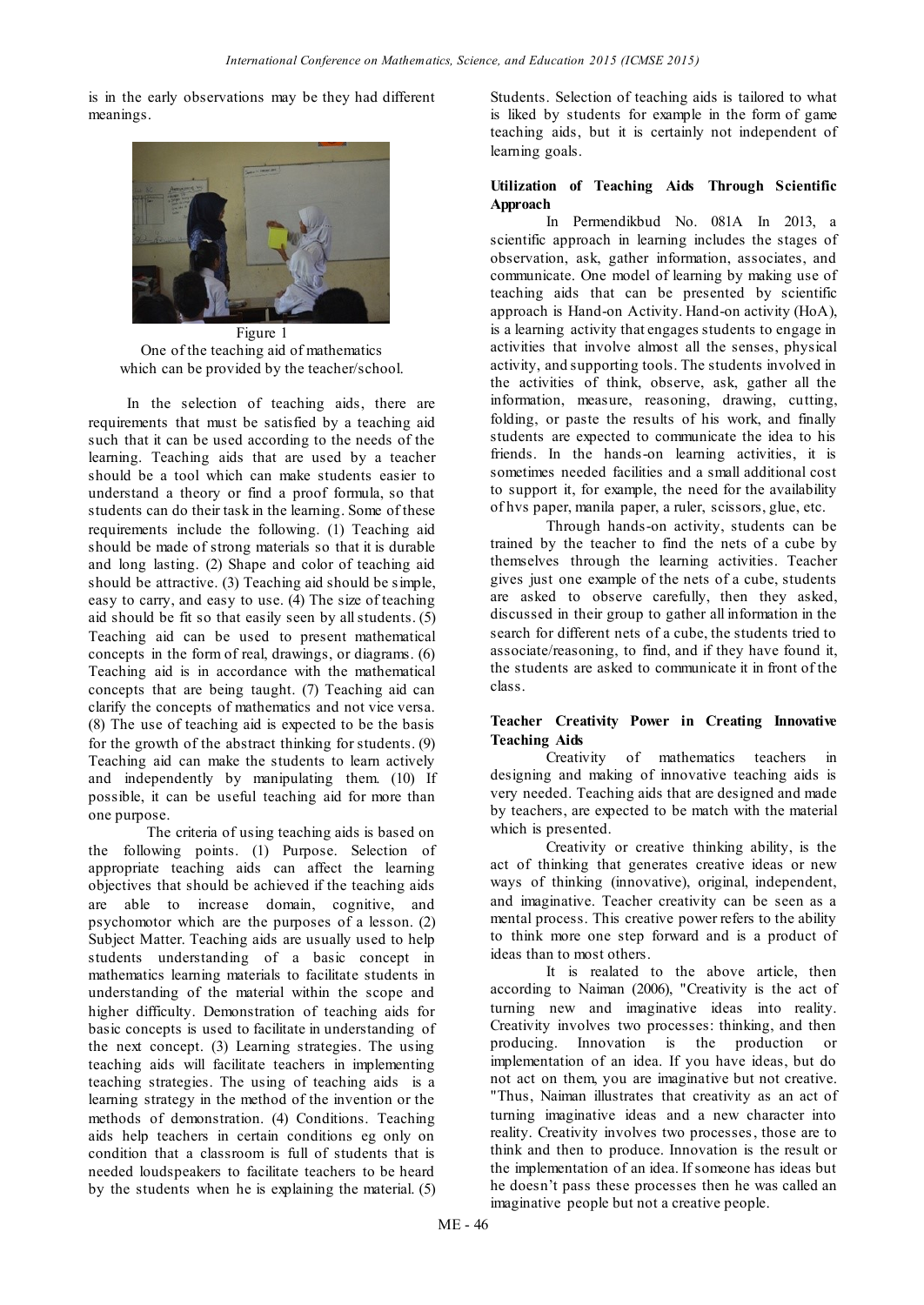Hassan (1997) wrote that the words "kreativitias" comes from the words of the West "creativity" which means efforts to create or creativity power. The words of creativity also comes from the Latin word "creare" which means "to make". According to Young (1999), creativity also comes from the word "Greekkrainein" which means "to fullfill" However, according to Torrance (1988) it is very difficult or impossible to provide a definition that is really appropriate. It is caused by the characteristics of creativity itself is also infinitive and involve all the senses possessed by humans, including the senses of sight, hearing, smell, taste, and feeling. Torrance (1988) also added that it is very difficult to express the definition of creativity in the form of words. Beside that, Isaksen (1987) also confirmed that it is very difficult to give a precise definition of creativity which is concerned with the nature of creativity itself.

Isaksen (1987) also added that not only one of science disciplines which are entitled to assess the power of creativity. Morgan & Forster (1999) explained that in the field of education, in their efforts to know creative students, the educators need to understand the meaning of creativity. According to Goh (1993), understanding of the concept of creativity is very important for teachers because through this understanding, there will be an available pattern to guide teachers in designing and implementing of typical exercise program to improve students' creativity.

According to Cropley (2001), overall the experts in the field of creativity agree that creativity has three main elements, namely: (1) Authenticity (a product, an action or creative ideas should aberrant). (2) Achievement (achieve desired goals). (3) Ethical (creative term is not usually used to describe acts like an arrogant selfish, destructive behavior, atc.). In conclusion, the understanding in the concept of actual creativity is very important especially for teachers who nurture students' creativity in the class.

Teachers in primary education, especially junior high school teachers need to make changes in the learning process by making breakthroughs or choose an innovative model of learning. Of course, the application of a new innovative model of learning must be carried out with dedication and responsibility as educators, especially as a mathematics teacher in primary education.

In order to foster creativity of mathematics teacher in primary education, the teacher needs to: (1) always think, to follow up the results of his thinking, and execute the idea in finding ways to make learning material can be understood by the students well; (2) try to find new ways/innovative ways such that in the use of teaching aids can be packaged/presented by Hand-on Activity; (3) always strive to develop the idea that the taeching aids are not only to be brought to the front of the class, were shown to students, demonstrated to students or ask one student to try, the students just sit back, and finally the students only recorded if it is required or it is ordered by the teacher,

In addition to the above, in order to grow and to flourish the creativity of students, then the attitude of the teacher should: (1) willing to listen to opinions, questions, or even complain of students; (2) willing to respect the opinion of the students, even if it is incorrect; (3) foster and develop self-confidence of students; (4) ready and willing to provide a challenge to the students; (5) encourage students to dare in expressing ideas; (6) make a condition for student such that they are not afraid to make mistakes. It is needed by the students, because if the students in basic education are afraid to make mistakes, then they would not dare to try new things, which means that students creativity doesn't dovelop..

If the creativity of teachers and students is not growing, then it implies that there will be no new invention (no effectiveness in learning). Related to the above, if a teacher in primary education will foster creativity of students in mathematics, it is necessary to look for the kind of learning that is able to (1) enable student learning, (2) encourage students to dare to reveal the idea/invention by themselves, ( 3) encourage students to think in any other way or think of alternatives, (4) make students feel happy in the learning of mathematics, and (5) enhance cooperation among the students in ways that polite in behavior.

## **Research Purposes**

The main objectives as described above can be broken down into more specific goals namely: (1) Tracing the junior high school mathematics teacher competence in defining scientific approach in learning. (2) Tracing the junior high school mathematics teacher's skill in using teaching aids in mathematics learning through a scientific approach. (3) Tracing the junior high school mathematics teacher competence in designing, creating, providing, and using teaching aids.

## **Benefits of Research**

This research is considered very beneficial, namely: (1) to see whether the junior high school mathematics teacher know in defining scientific approach to learning. (2) to see whether the junior high school mathematics teachers have skill in the use of teaching aids in mathematics learning through a scientific approach. (3) to empower the junior high school mathematics teachers competence in the designing, making, providing, and utilizing of mathematics teaching aids.

## **METHODS**

As research subjects, it is taken junior high school mathematics teachers in Semarang. To achieve the objectives of this research, the research methods applied include three main activities, namely: (1) a tracing of the junior high school mathematics teachers competence to interpret the scientific approach to learning, (2) a tracing of the junior high school mathematics teachers' skills in the use of teaching aids through a scientific approach, and ( 3) a tracing of the junior high school mathematics teachers competence in designing, making, providing, and utilizing of mahtematics teaching aids. Capturing data is taken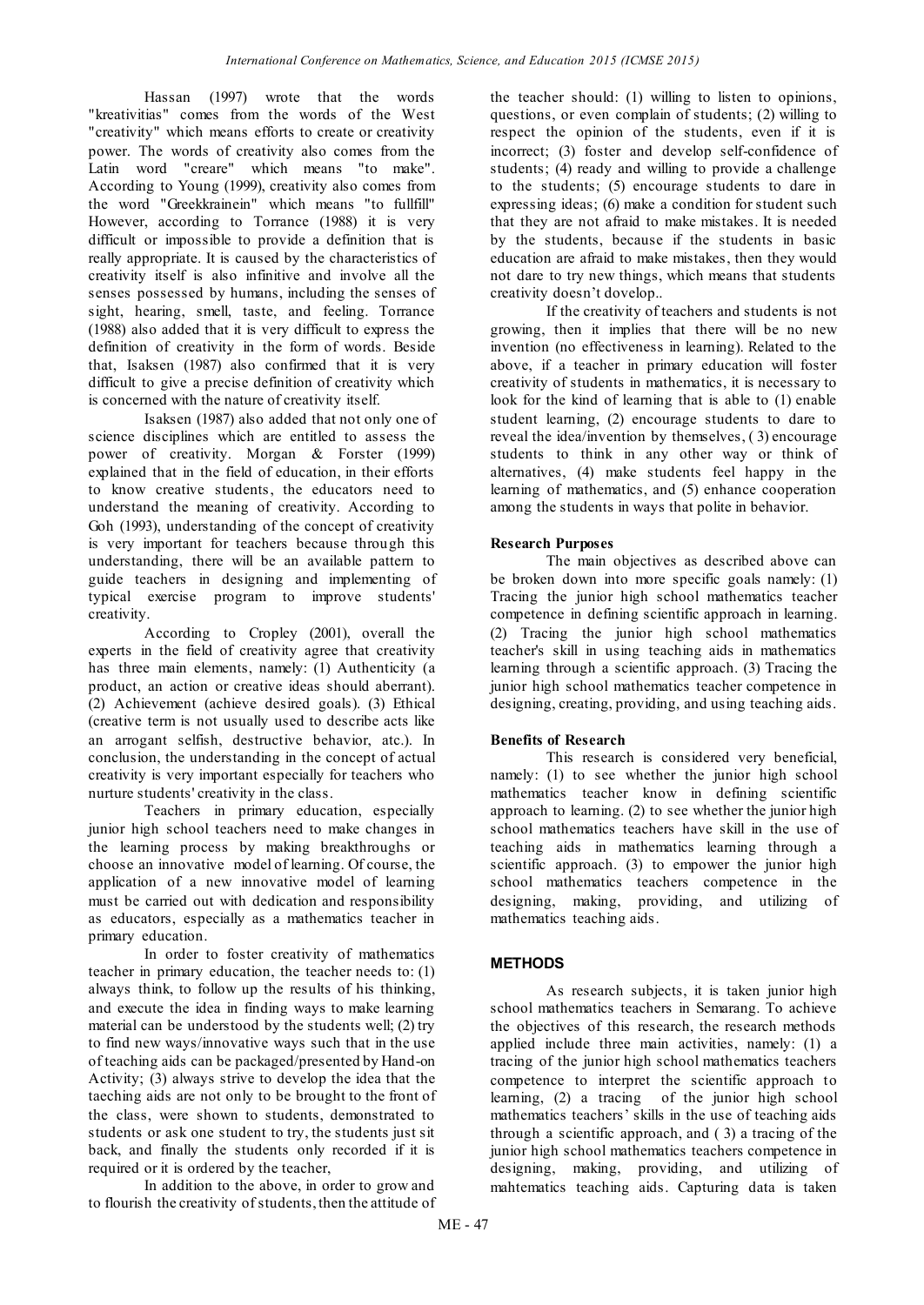through questionnaire, observation and open interviews intensively.

#### **Indicators of Achievement**

Indicators of achievement of this research are as follows. (1) It is identified in the junior high school mathematics teacher competence to interpret the scientific approach to learning in Semarang. (2) It is identified in the junior high school mathematics teacher's skill in using teaching aids in mathematics learning through a scientific approach. (3) It is identified the junior high school mathematics teachers competence in designing, making, providing, and utilizing of teaching aids.

## **RESULTS**

Based on the results sheet stuffing Questionnaire forwarded by classroom observation, and interviews, then it was obtained the following results. (1) The competence of junior high school mathematics teachers in defining scientific approach to learning in Semarang has been identified well. It was shown that the junior high school mathematics teachers have been able to interpret the scientific approach to learning. They know that the stages of scientific approach by students is to observe, to ask, to gather information, to associate, and to communicate. (2) Skills of the junior high school mathematics teachers in the use of teaching aids in the learning of mathematics has been identified well. It was shown that the junior high school mathematics teachers have an opinion that teaching aids are still needed in the learning such that the concept of mathematics can be quickly absorbed by the students. However, some teachers had confusion about how to teach mathematics assisted teaching aids which is packaged in the form of scientific approach. (3) The competence of junior high school mathematics teachers in designing, making, providing, and utilizing of teaching aids have been identified well. It was shown that the junior high school mathematics teachers need to provide and utilize teaching aids in explaining of mathematics material. However, teachers feel less good in making of teaching aids, especially female teachers. In addition, most teachers feel less confident in designing of mathematics teaching aids.



Figure 2. The Research Team interviewed teacher/respondent



Figure 3. The Research Team observed tercher in learning

## **CONCLUSIONS AND SUGGESTIONS Conclusion**

The conclusion of this research are as follows. (1) the junior high school mathematics teachers in Semarang have been able to interpret the scientific approach to learning. They know the stages of the scientific approach which should be done by the students. (2) the junior high school mathematics teachers have an opinion that teaching aids are still needed in the learning such that the concept of mathematics can be quickly absorbed by the students. However, some teachers had confusion about how to teach mathematics assisted teaching aids which is packaged in the form of scientific approach. (3) Teachers feel less good in making teaching aids, especially female teachers. In addition, most teachers feel less confident in designing teaching aids.

## **Suggestion**

The suggestion of this research are as follows. (1) It's better if the junior high school mathematics teachers use teaching aids in the learning in order to make the concept of mathematics can be quickly absorbed by the students. (2) The junior high school mathematics teacher in Semarang need to be trained and assisted in the designing, making, providing, and utilizing of mathematics teaching aids in a learning through a scientific approach. (3) In addition, the universities, in particular for Semarang State University, can carry out a training and a mentoring for teachers on learning by utilizing teaching aids especially for junior high school mathematics teacher in stages, integrated, and in accordance with the needs of teachers to increase their competence in the service of learning.

## **REFERENCES**

- Brazdeikis, V and Masaitis, M. 2012. Teaching Aids in Teaching and Learning Environments of Lithuanian Schools. *Socialiniai mokslai. Nr. 2 (76):* Kaunas University of Technology.
- Cropley, A.J. 2001. *Creativity & cognition: producing effective novelty*. Roeper Review, 21, 253-263.